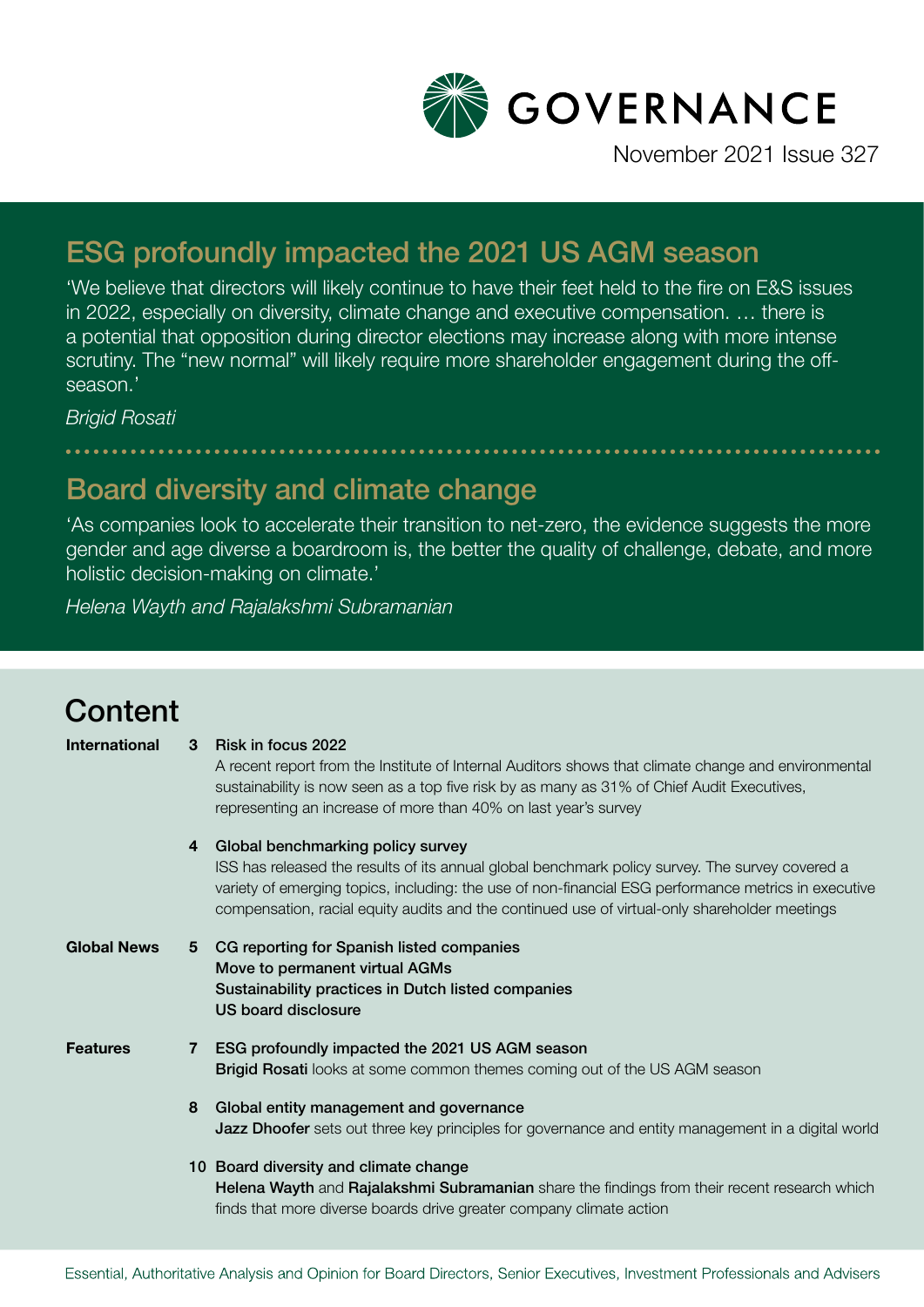## Feature

## ESG profoundly impacted the 2021 US AGM season

### **Brigid Rosati** looks at some common themes coming out of the US AGM season.

Environmental, Social, and Governance (ESG) issues had a profound impact on the 2021 US proxy season. There were more shareholder proposal submissions than ever before. More shareholder proposals passed than in previous years, and there were unprecedented levels of average shareholder support for the proposals, too.

The growing focus amongst investors on ESG risks and opportunities was evident in significant changes in shareholder voting behavior, particularly in relation to environmental proposals and director elections. Conversely, the notably large volume of withdrawn proposals indicated a high level of engagement between companies and shareholders.

'We believe that directors will likely continue to have their feet held to the fire on E&S issues in 2022, especially on diversity, climate change and executive compensation.'

### Climate change

More than a third (13 of the 36) of environmental shareholder proposals that went to a vote passed, more than double the number of environmental proposals passed in the 2020 proxy season (five). Climate change proposals dominated this category.

Climate-related shareholder proposals at four major oil companies received majority support in 2021, a historical record. All four companies were among those targeted by Climate Action 100+, an investor-led initiative focused on the NetZero Economy, with recent, notable signatories including State Street and BlackRock.

### Social: workforce diversity

Nearly 35% (43) of the 122 socially-focused proposals that went to a vote were related to political spending, with workforce diversity, racial equity and human rights each accounting for approximately 10%.

Workforce diversity-focused shareholder proposals in 2021 saw exponential growth in submissions, from 15 in 2019 to 90 in 2021. Likewise, average support increased dramatically, from approximately 35% in 2020 to more than 55% in 2021.

Considering the momentum around diversity seen in the 2021 season, we believe shareholders will continue to engage companies on topics such as workforce and board diversity in 2022.

Nasdaq requires listed companies to have at least two 'diverse' directors, including a self-identified female and a self-identified underrepresented minority or LGBTQ+. Under Nasdaq's new listing rule, companies must disclose if they do not comply with this requirement. As a result, ahead of the 2022 AGM season, we may see investors examining broader workforce diversity issues, which may increase shareholder proposal submissions and director opposition.

### Director elections

Key issues that impacted director (re)elections during the 2021 AGMs were board composition, accountability, responsiveness and overboarding. The number of director nominees in the S&P 1500 that failed to receive at least 50% shareholder support increased from 19 in 2020 to 28 in 2021.

On the issue of accountability, many investors added poor risk oversight of environmental and social (E&S) issues among the examples of what may result in negative votes for directors.

Directors at S&P 500 companies attracted reduced levels of support from the big three passive investors – BlackRock, Vanguard Group and State Street. BlackRock showed the largest increase in opposing director elections – voting against 170% more directors in 2021 at 2.7% (132 directors out of 4868 S&P 500 directors) compared to 1% (49) in 2020 – which was likely attributable to changes in its voting policies intended to hold directors accountable for poor risk oversight of E&S issues.

Perceived poor board oversight of E&S may continue to drive more votes against director (re)elections in the 2022 AGM season, along with further scrutiny of compensation plans around governance.

### Say-on-pay

Executive pay adjustments and disclosure dominated shareholder compensation discussions this year. As a result of the pandemic, uncertainty for businesses made goal-setting difficult, and compensation committees often adjusted the annual incentive programmes whilst at the same time increasing the use of discretionary bonuses. However, shareholders saw the adjustments made to the in-progress, long-term incentive awards as problematic, and such measures were therefore met with some investor disapproval. While average support for say-on-pay remained relatively similar to 2020 with 91% investor support, the failure rate for S&P 1500 companies increased sharply to 3.3% (48 companies) in 2021 compared to 1.7% (25 companies) in 2020.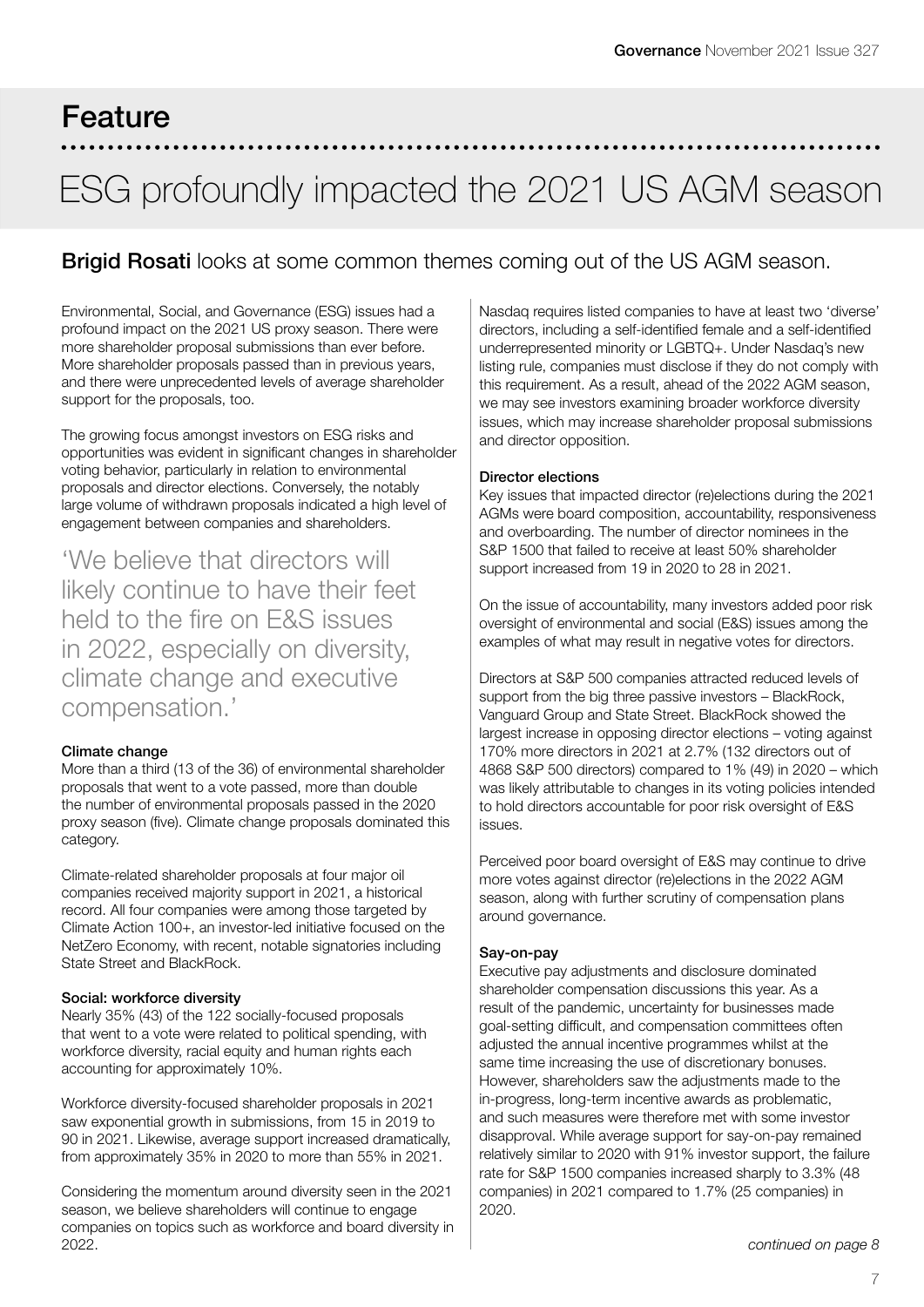# Feature Global entity management and governance

### **Jazz Dhoofer** sets out three key principles for governance and entity management in a digital world.

The world's governance and entity management landscape is changing fast, according to global financial service institution and corporate governance organisation Computershare.

A recent Government consultation designed to restore trust in corporate governance recommended new measures to increase the accountability of directors and improve audits of large companies.

'Remote working, which enabled many companies to "keep the lights on" during the pandemic, has also brought challenges around managing subsidiary entities and other regular governance responsibilities.'

Remote working, which enabled many companies to 'keep the lights on' during the pandemic, has also brought challenges around managing subsidiary entities and other regular governance responsibilities.

At a virtual subsidiary governance event organised by The Chartered Governance Institute UK & Ireland, Computershare asked companies about the factors that concerned them most about managing subsidiaries. UK firms said remote working and business continuity was their top concern (33%), followed by governance standards and practices (27%), with worries about transparency on local regulations, compliance status and levels of risk and cost in third place (20%).

*continued from page 7*

### AGMs

As risks related to travel and large gatherings continued to be a concern in the 2021 proxy season, most companies that opted for a virtual meeting in 2020 did so again this year. According to Institutional Shareholder Services (ISS) Corporate Solutions, an estimated 3,000 companies hosted virtual meetings this year, up from 2,600 in 2020 and significantly up from 2019 with 250.

As the world begins to adjust to the 'new normal' in 2022, investors continue to focus on ESG in the upcoming season. We believe that directors will likely continue to have their feet held to the fire on E&S issues in 2022, especially on diversity, climate change and executive compensation. Supply chains

Additionally, Computershare clients at a US event said that maintaining, sourcing and providing subsidiary information efficiently was their top concern (34%), followed by transparency on local regulations, compliance status and levels of risk and cost (26%). The third highest concern was keeping on top of group restructures and M&A transactions (17%).

Global entity management and governance is getting more complex, especially during the pandemic, exposing operational deficiencies and highlighting the importance of technology.

During the pandemic, employees have spent more time working from home, making conventional ways of working and collaboration between teams more difficult or impossible, potentially leading to issues with data access or integrity and increased time spent on processes.

Technology can help companies gain full oversight of entity governance, compliance and transactions-related activity by automating approvals, audit trails and formal documents such as attestations, among others.

Systematic management of data and processes can, in turn, protect data accuracy, improve business continuity and efficiency as well as reduce risk, save time and provide powerful insights for management.

Even companies already working on streamlining business workflows may not fully optimise, or simply might not know enough about how to use technology to its fullest to best support legal entity activities.

Below are three key principles from Computershare to enable companies to incorporate technology into their governance management and entity compliance approach.

may be a new area of concern for investors and companies this coming year, given recent problems, increased public discourse on the subject and how they have been affected by the pandemic. As a result, there is a potential that opposition during director elections may increase along with more intense scrutiny.

The 'new normal' will likely require more shareholder engagement during the off-season.

*Brigid Rosati is Managing Director, Business Development and Corporate Strategy at Georgeson LLC. She is a member of the Financial Women's Association (FWA), the Society for Corporate Governance, and the National Investor Relations Institute (NIRI). Brigid is a board member of Computershare's Women4Women Network. https://www.georgeson.com/*